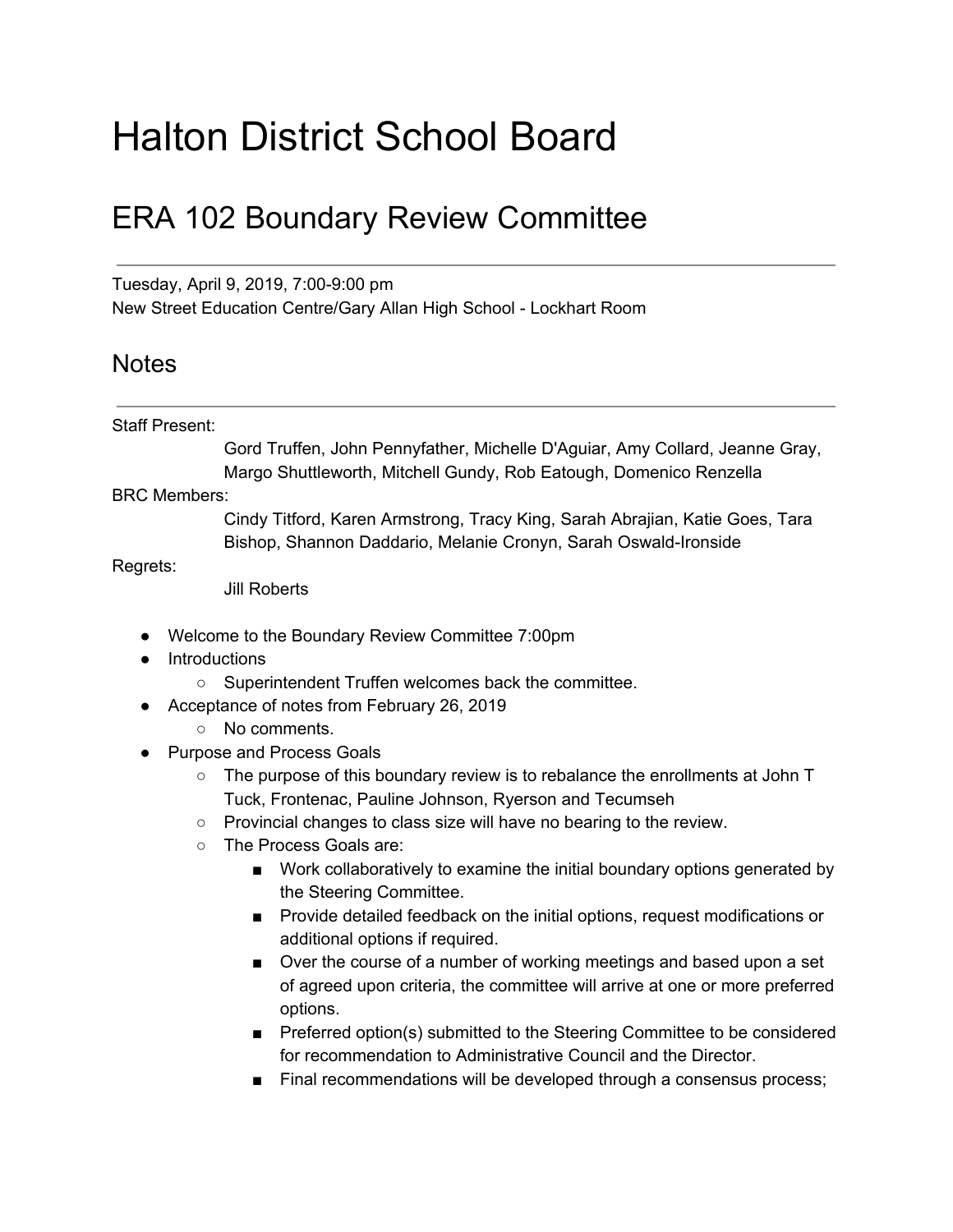- Parent representatives speak on behalf of all students, regardless of school, program, or grade.
- Staff's role on the committee is as a resource to respond to inquiries and to provide committee members with the data and administrative experience required to assess options.
- Selection Criteria
	- Viability of Program
	- Proximity to schools
	- Portables and Portapaks
	- Balance of overall enrolment
	- Stable, long-term boundaries
	- Transportation
	- Fiscally Responsible
	- Student Experience
	- Other
- Options remaining
	- Options 3b, 4b, 4c, 4d
	- Addition of Option 7 and 8.
- New options
	- Option 7
		- Ryerson expands east of Walker's Line to include the John T Tuck area north of New St. In 2020 grade K-5 are redirected to Ryerson.
			- Grade 6 added in 2021.
			- Grade 7& 8 are directed to Tecumseh or John T Tuck. (no change from the status quo for theses grades).
			- Split grade 6 cohort.
		- Pauline Johnson redirected to Frontenac
			- Unified cohort. Starting with grade 7 in 2020, and grade 7 & 8 in 2021.
		- No change to John T Tuck south of New St.
	- Option 8
		- Tecumseh K-6 boundary expands to include the area west of Cumberland Ave that currently attends (Ryerson).
			- In 2020 grade K-5 are redirected to Tecumseh.
			- Grade 6 added in 2021.
		- Ryerson expands east of Walker's Line to include the JTT area north of New St.
			- In 2020 grade K-5 are redirected to Ryerson.
			- Grade 6 added in 2021.
			- Grade 7& 8 are directed to John T Tuck.
			- Unified cohort.
		- PJ redirected to Frontenac so it is a unified cohort. Starting with grade 7 in 2020, and grade 7 & 8 in 2021.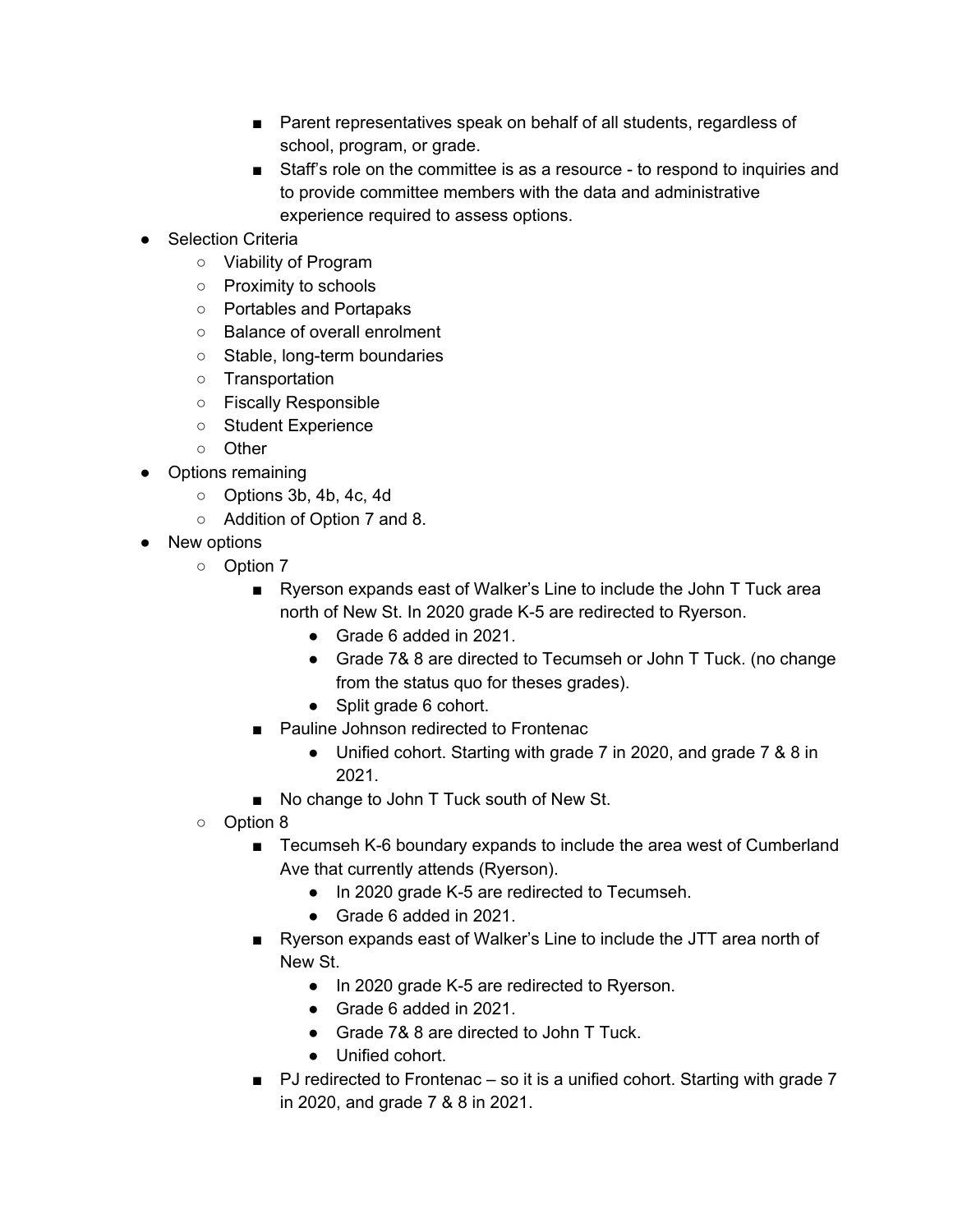- No change to JTT south of New St.
- BRC breaks for discussion 7:19pm
- BRC comes back from discussion 7:34pm
- Results from discussion.
	- Both options don't do much for Tecumseh.
	- Increasing students at Tecumseh in option 7.
	- These do not balance enrolments to Tecumseh.
- Group A's points
	- The new options are not viable for all schools.
	- There are students that could walk to schools, but are bussed to another.
	- It addresses portables.
	- Doesn't address overall enrolment.
	- Transportation data is not available.
	- They are fiscally responsible.
	- Student experience is not addressed at Tecumseh.
		- These options only address one school, not all of them.
- Group B's points
	- The new scenarios are viable.
	- Proximity is an issue.
	- Portables are reduced at John T Tuck.
	- Enrolment is balanced, example is the reduction at John T Tuck.
	- Stable long term boundaries, keeps the boundary around 100% for John T Tuck.
	- Bussing is reduced for John T Tuck.
	- Fiscally responsible by reducing port at John T Tuck.
	- Students that grow up together stay together.
- Option 3b
	- Ryerson expands east of Walker's Line to include the John T Tuck area north of New St.
		- In 2020 grade K-5 are redirected to Ryerson.
		- Grade 6 added in 2021.
		- Ryerson is redirected to Tecumseh PS. Starting with grade 7 in 2020, and grade 7 & 8 in 2021.
		- Becomes a unified cohort.
	- Pauline Johnson redirected to Frontenac
		- Unified cohort.
		- Starting with grade 7 in 2020, and grade 7 & 8 in 2021.
	- No change to John T Tuck south of New St.
- Option 4b
	- Ryerson expands east of Walker's Line to include the John T Tuck area north of New St.
		- In 2020 grade K-5 are redirected to Ryerson.
		- Grade 6 added in 2021.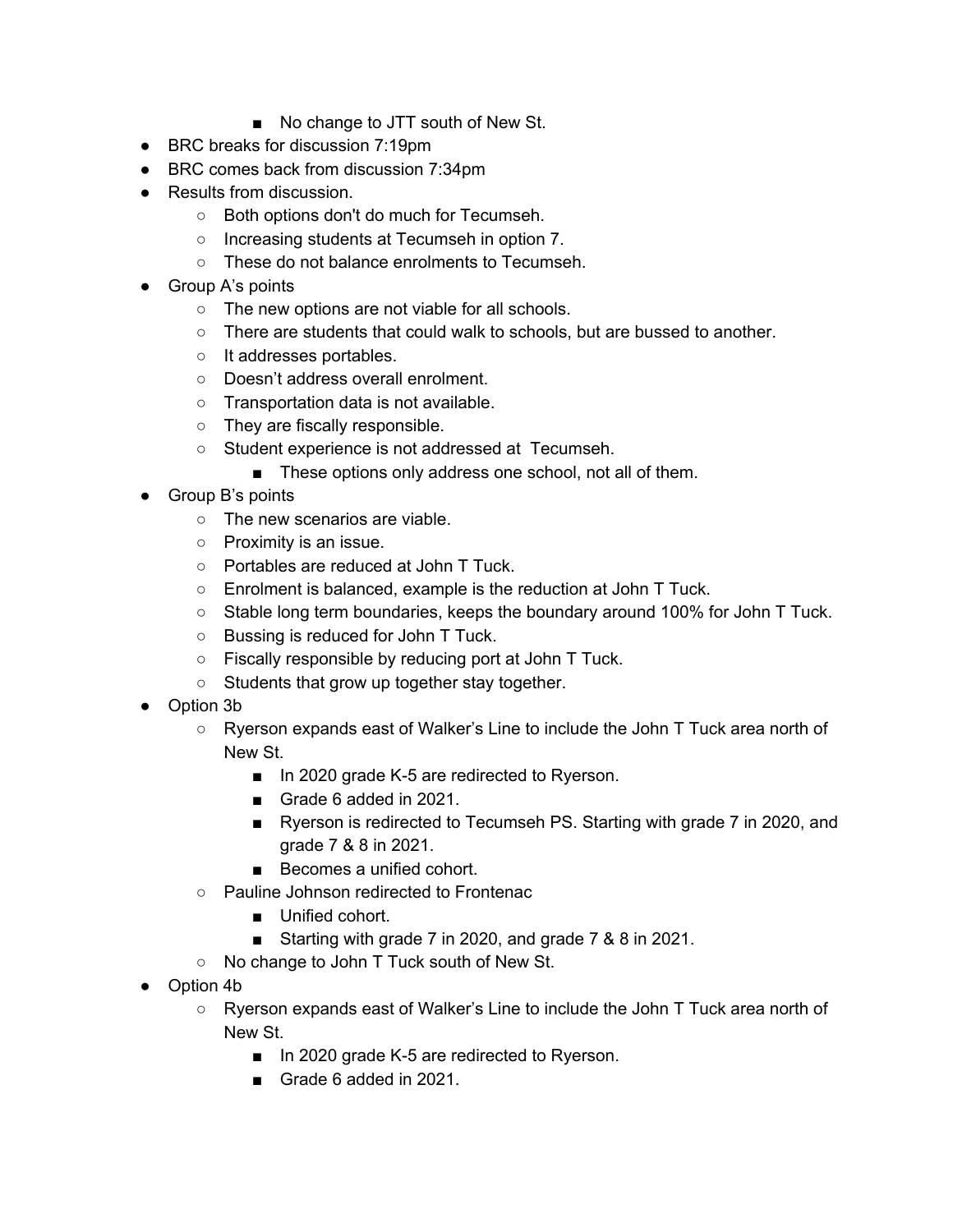- Students entering grade 7 west of Walker's line are redirected to Tecumseh, east of Walker's Line remain at John T Tuck.
- Split grade 6 cohort.
- Pauline Johnson redirected to Frontenac
	- Unified cohort.
	- Phasing starting with grade 7 in 2020, and grade 7 & 8 in 2021.
- No change to John T Tuck south of New St.
- Option 4c
	- Ryerson expands east of Walker's Line to include the John T Tuck area north of New St.
		- In 2020 JK is redirected to Ryerson.
			- One grade added in consecutive years.
		- Students entering grade 7 west of Walker's line are redirected to Tecumseh, east of Walker's Line remain at John T Tuck.
	- Pauline Johnson redirected to Frontenac
		- Unified cohort. Starting with grade 7 in 2020, and grade 7 & 8 in 2021.
	- No change to John T Tuck south of New St.
- Option 4d
	- Ryerson expands east of Walker's Line to include the John T Tuck area north of New St.
		- In 2020 K-1 is redirected to Ryerson.
			- One grade added in consecutive years.
		- Students entering grade 7 west of Walker's line are redirected to Tecumseh, east of Walker's Line remain at John T Tuck.
		- Split grade 6 cohort.
	- Pauline Johnson redirected to Frontenac
		- Unified cohort. Starting with grade 7 in 2020, and grade 7 & 8 in 2021.
	- No change to John T Tuck south of New St.
- Options removed
	- Option 4c
		- Removed
		- Due to phasing
	- Option 7
		- removed
- Options remaining for public meeting
	- Option 3b
	- Option 4b
	- Option 4d
	- Option 8
- A letter will be sent out regarding the public meeting.
	- The format of the meeting will not be open microphone.
		- There will be 4 corners that will have staff to answer questions.
		- Each corner will have an identical setup.